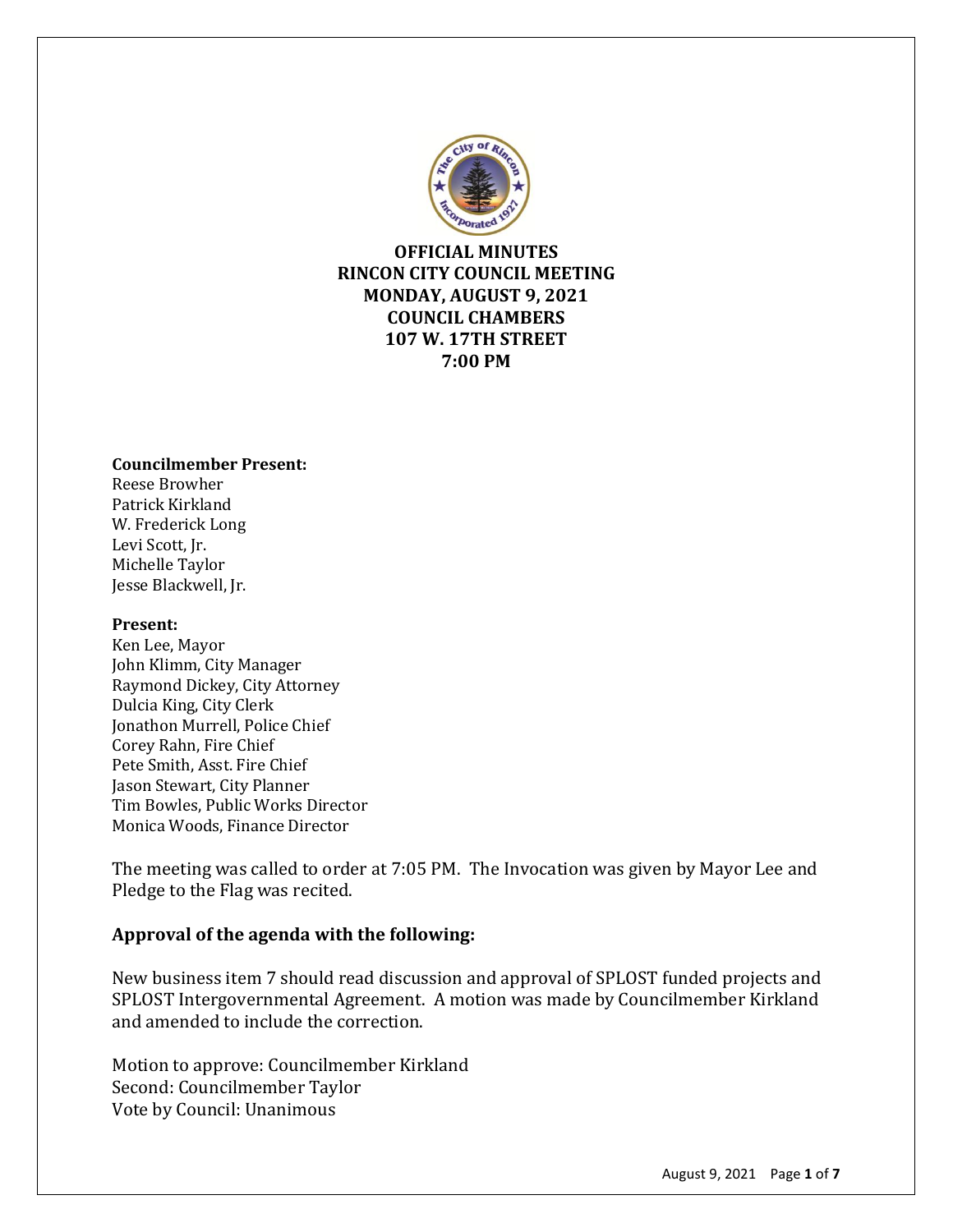### **Approval of the July 26, 2021 minutes:**

There was one grammatical error.

Motion to approve: Councilmember Scott Second: Councilmember Blackwell Vote by Council: Unanimous

#### **Presentation of the FY2020 Audit by Caines, Hodges and Company.**

Matthew Caines was present. Mr. Caines said presented the uncorrected misstatements and walked through the independent auditor's report. It explained the Caines, Hodges and Company did the audit of the City's financial statements. Mayor Lee said our staff and City has done an outstanding job. These audits have become timely now, and he wanted to thank Matthew and everybody that had a part in this. He noted the \$2,000,000 increase in funds. The General Fund last year increased by 1.5 million dollars; the Fire Fund has increased \$265,000; the SPLOST Fund has increased by \$250,000, a total of over \$2,000,000 in our fund revenue.

#### **New Business:**

**1. Second reading for proposed amendments to the City of Rincon Ordinances Sections 78-7 Traffic and 18-52 Home Occupations and Home Business Offices to amend said ordinances related to the keeping and storing of tractors, trailers, and heavy duty vehicles for personal or business use within residentially zoned property within the City.** 

Mayor Lee said we have been working on this for quite some time. We have addressed this the best we could as a Council. We did the first reading 90 days ago to give those who were impacted time to make arrangements so they would not be in violation. If approved tonight then it will go in affect in 10 days.

Janice Mydell asked could they hear the reading so they would know what to comment on. Jason Stewart said essentially it is keeping tractors in a residential area and heavy vehicles for business uses. Councilmember Scott said the question will be the enforcement period, he has had a few calls about it and it is the time of movement. Jason Stewart read the changes to the Ordinance. Mayor Lee explained the changes. Ms. Mydell asked did this mean no tractor trailers should be at any residence, does this take into consideration the amount of land that a person has. Mayor Lee said, no it is not part of the Ordinance change. Councilmember Scott said he knows something has to be done but his concern is EPD, we have to get a hold of servicing tractors in residential areas. Councilmember Scott said this was done because of an accident from a trucks being parked in subdivisions and on the sidewalks and this is affecting all. The policy will have to cover the whole City to be effective. The ones that have property are being punished because people are parking trucks in subdivisions, sidewalks and at businesses. Mayor Lee said we are trying to address an issue that has been with us for many years. We are trying to do it reasonably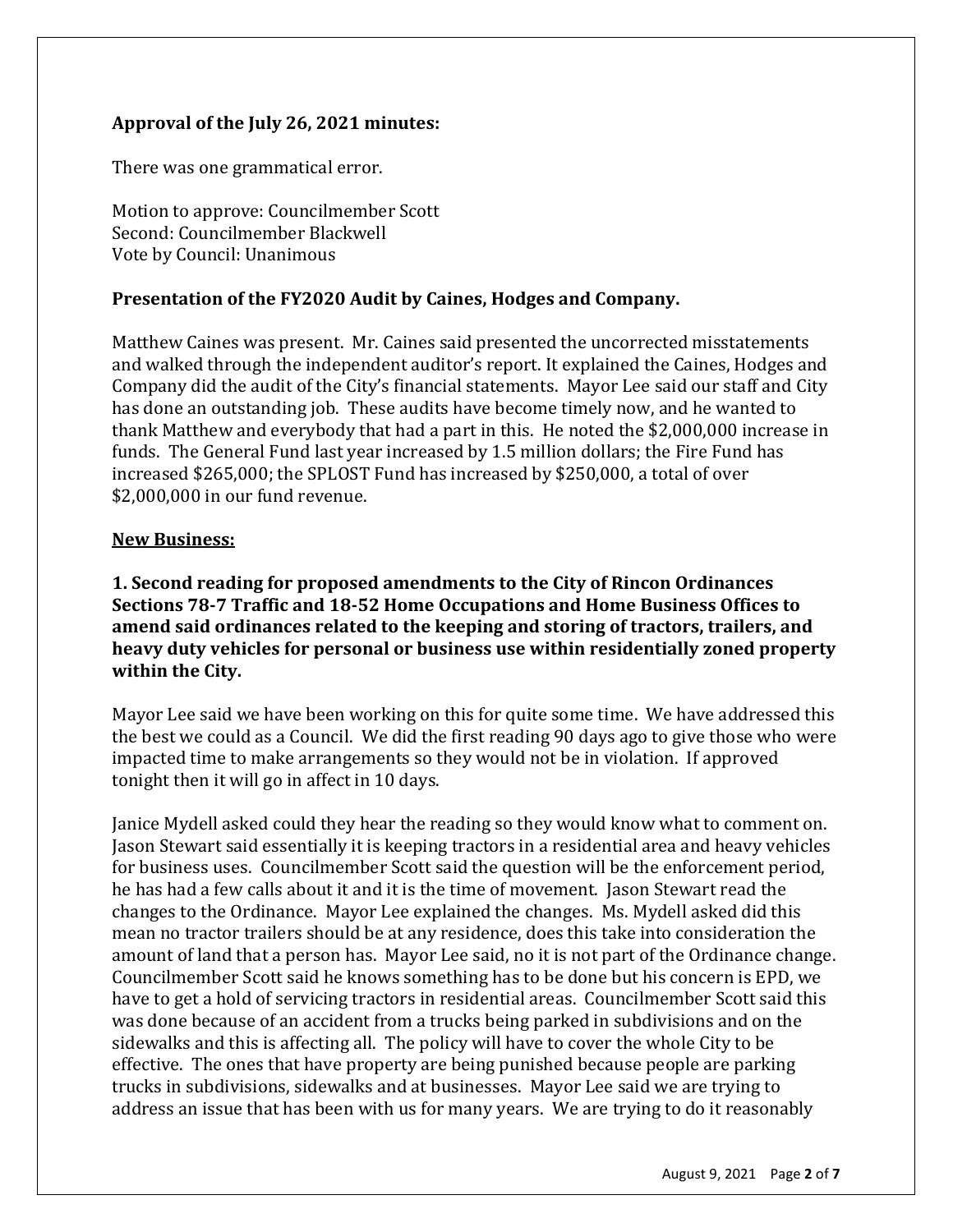but it has to be done, we have to address this issue some way. We have to move on this, we did 90 days to give people a chance to address their issues and concerns. Janice Mydell said on behalf of people that have acres of land and this has been their livelihood and long time investments, could Council review this so people would not have to pay for storage. Mayor Lee asked was she asking that Council make an exception for people with large parcels of property. She said yes for people that are able to keep their trucks safely off the roads and will not impeach the streets, highways or the sidewalks. Councilmember Scott said he does believe we addressed that before and we are not allowed to create a district, we have to do everything across the board. Councilmember Kirkland said he asked about allowing people to have one tractor if they had two plus acres of land. Attorney Dickey said Council could put those limitations on but we would have to word it very carefully. Councilmember Long said that is not going to solve our problems the trouble is Rincon is growing. It is not fair to the neighbors around. Janice Mydell said if you have the property it won't be where you can see the trucks and you will only hear it when they leave and when they come home, that is the only thing that they are doing. Councilmember Taylor asked why Ms. Mydell wasn't at the first meetings to talk about this, she said she was ill. Councilmember Browher asked how many people are we talking about, Zack Mydell said you are basically talking about one area of the City with the most land. Roughly nine families with no more than two trucks. Councilmember Long said there are also people working on their trucks. Janice Mydell said they have been doing this for their livelihood all of their lives and know how to fix their trucks. It is expensive to take them elsewhere and when they are working on them it is to get them back on the road, it is only being worked on if it is broke. Mayor Lee said we have had discussion about two acres and we talked about an identified zone, Attorney Dickey said you will not be able to do a zone, that is not allowed. James Heyward said his house does not come with a lot of land, so are you saying when he comes home he has to leave his truck out of Rincon. Mayor Lee said not necessarily out of Rincon but you can park it at a truck stop in the City limits. Mayor Lee said Council is not trying to be difficult. Mr. Heyward said what are his options. Councilmember Long said we have warehouses coming to Effingham County all over and a lot of people are pulling for those. We have to ask why they can't provide parking for trucks. Corey Rahn said developers are starting to offer spaces to rent because this is a problem all over, there are spots in Effingham. Port Wentworth has also done the same thing they are towing them out of the Publix parking lot and places like that. Councilmember Scott said it is twofold we are not just talking about parking, people are complaining and EPD. They are changing oil and if we say ok, then we would have to monitor that. The oil is going into the ground, he knows we have a responsibility to the residents. The days of old are gone people are moving in and getting close. We have to talk about the streets and the weight of the trucks on the streets, his concern is it is not going away but we need to give everybody time to make the transition. Tracy Mydell, 122 Giles Avenue, said he knows Rincon has property, can Rincon create a spot for people that stay in subdivisions. For those that have more than one acre you can make provisions for them. Councilmember Browher asked Attorney Dickey is it an option to say that you can have x number of acres than you can have this minimal number of trucks. Attorney Dickey said the constitution has an equal opportunity clause, but acreage can be accomplished. We would have to do some research. Councilmember Browher, if we look at that would it have a timeframe put on it. Attorney Dickey said if he is going to make a recommendation, acreage would be it. Veronica King, 118 Howard Avenue said that is all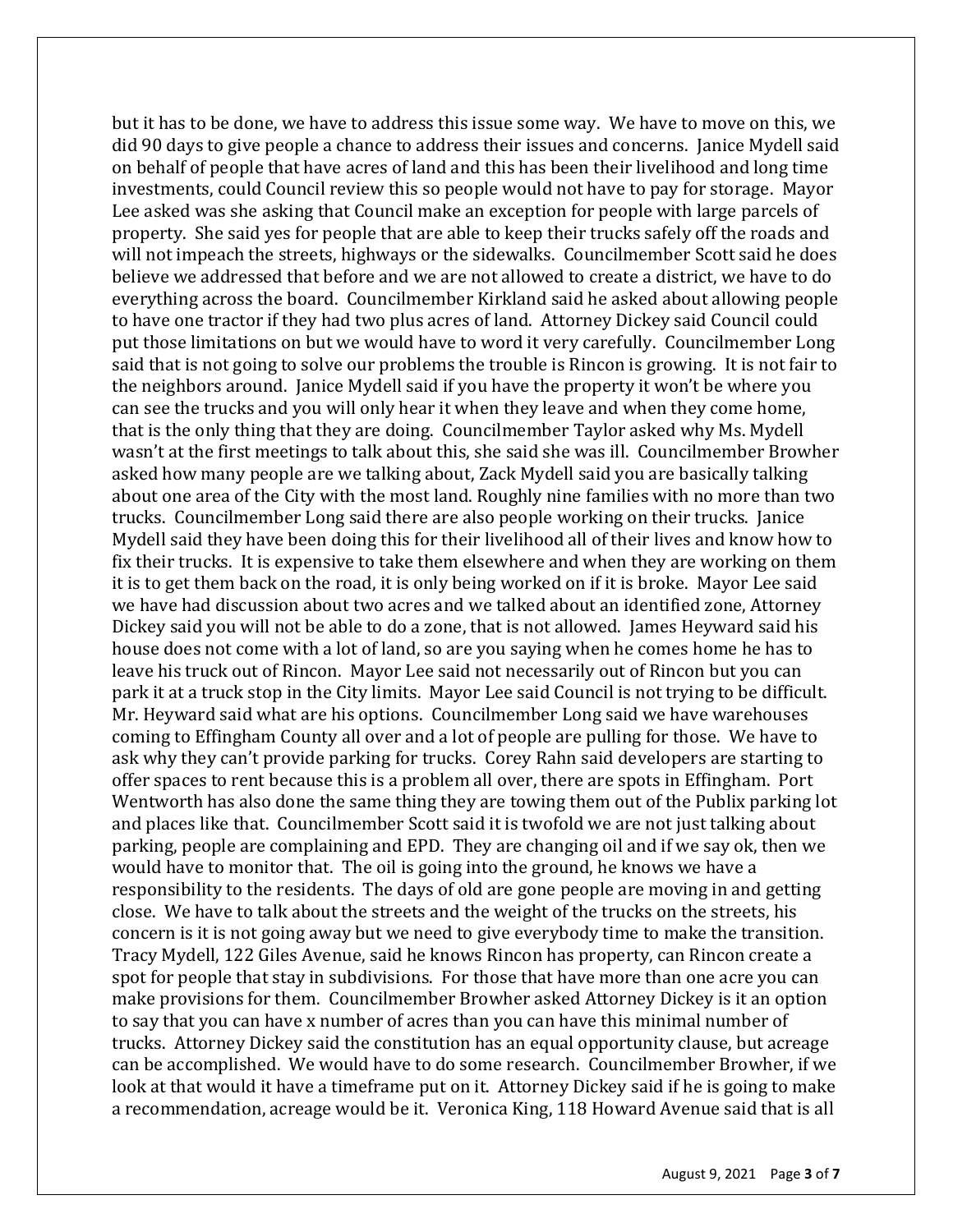they are asking for the acreage. You are not going to have somebody in a subdivision with five acres. It can be done, all they are asking for is to try. She doesn't have a truck but her dad and uncles are affected by this. Ms. King said she doesn't understand why if they have the acreage they can't park there. Put stipulations so that it does not affect the neighbors. Councilmember Browher said he doesn't have a problem looking at acreage, but as far as working on the vehicles there has to be some regulation on that. If you work on a truck that needs to be worked on in some type of setting that is zoned for that. Mayor Lee said we can't make something that we can't reasonably enforce and trying to meet everybody's need as far as acreage and what you can do on your property, we can't monitor and enforce all of that. Councilmember Scott said once you create an Ordinance you have to be able to regulate it. Councilmember Kirkland said it sounds like we still have some work to do and we need the input of the residents to get that work done. He recommended getting a working group of staff and residents, but he needs them to understand that we have to do something. A motion was made to table.

Motion to table: Councilmember Kirkland Second: Councilmember Scott Vote by Council: 5 yes votes Councilmember Long voted no

### **2. Request approval to award the bid for the 2021 Rincon TSPLOST – Middleground Road in the amount of \$918,737.06 to Griffin Contracting, Inc.**

Alec Metzger with EMC Engineering was present. He said the bid was held on July 29th with two bidders Griffin Contracting and Apex. Griffin was the lowest bidder. We had a couple of issues with Griffin on a previous project but they have been checking on some of their other projects, so they think it is time to give them another try. They have the desire to work in the City again. Councilmember Scott said we since we have set standard retainers he made the motion to allow them to do this project.

Motion to approve: Councilmember Scott Second: Councilmember Long

Mayor Lee said this is a pretty good size project, because about \$300,000 is related to drainage and culverts not just the roads. Mr. Bowles said it includes the water main also.

Vote by Council: Unanimous

## **3. R.B. Baker Construction, a division of Reeves Construction request approval of a final pay request for the 2020 Rincon LMIG – Lexington Avenue project in the amount of \$13,929.45. LI# 320.4100.541416 and #100.4100.541246**

Mr. Metzger said this pay request got a little out of order. The project has been completed and the warranty period has started. They did not bill 100%.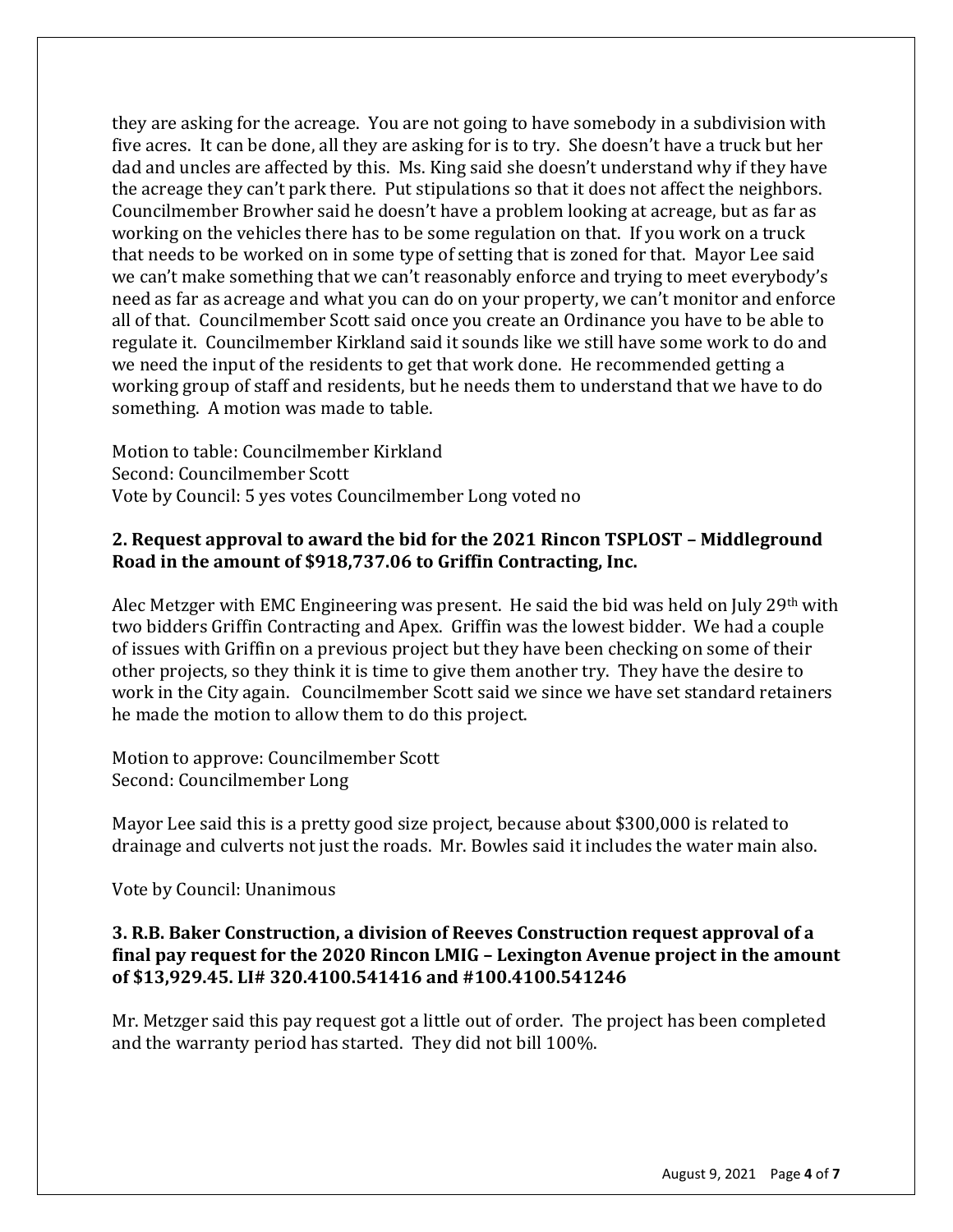Motion to approve: Councilmember Long Second: Councilmember Blackwell Vote by Council: Unanimous

### **4. R.B. Baker Construction request approval of pay request #2 in the amount of \$172,701.12 for the 2021 Rincon TSPLOST - Georgia and Savannah Avenues.**

Mr. Metzger said this is for the majority of the work. They will be coming back for one final request.

Motion to approve: Councilmember Browher Second: Councilmember Scott Vote by Council: Unanimous

### **5. Request approval to purchase ten (10) Taser 7's from Axon Enterprise Inc in the amount of \$34,202.02. LI #302.3200.542528 and LI #100.3200.542528**

Chief Murrell said the dollar amount needs to be corrected. This was the first quote he received. He asked the Axon representative if he could trade in the old Tasers to get a discount. The new amount would be \$32,970.76. Axon Enterprise is sole proprietor for the Taser brand. Next year he will request 11 more and that would outfit the whole department.

Motion to approve: Councilmember Kirkland Second: Councilmember Blackwell Vote by Council: Unanimous

### **6. Request approval to surplus Police Department seized vehicles and one patrol vehicle.**

Chief Murrell said there are eight seized vehicles and one patrol vehicle. The vehicles were seized for drug offenses and one for a burglary offense. The auction will be at Honey Ridge Agricenter in September and held by Lane Brothers Auctions.

Motion to approve: Councilmember Browher Second: Councilmember Scott Vote by Council: Unanimous

## **7. Discussion and approval of SPLOST funded projects and SPLOST Intergovernmental Agreement.**

Mr. Klimm said this is two items, the intergovernmental agreement that Attorney Dickey has reviewed thoroughly and came up with some recommended change that Springfield and Guyton agreed to. If Council chooses to agree to the intergovernmental agreement there are benefits. One is it will allow for a six year SPLOST as opposed five years. The County has to make a decision by August 17 as whether to go ahead with the ballot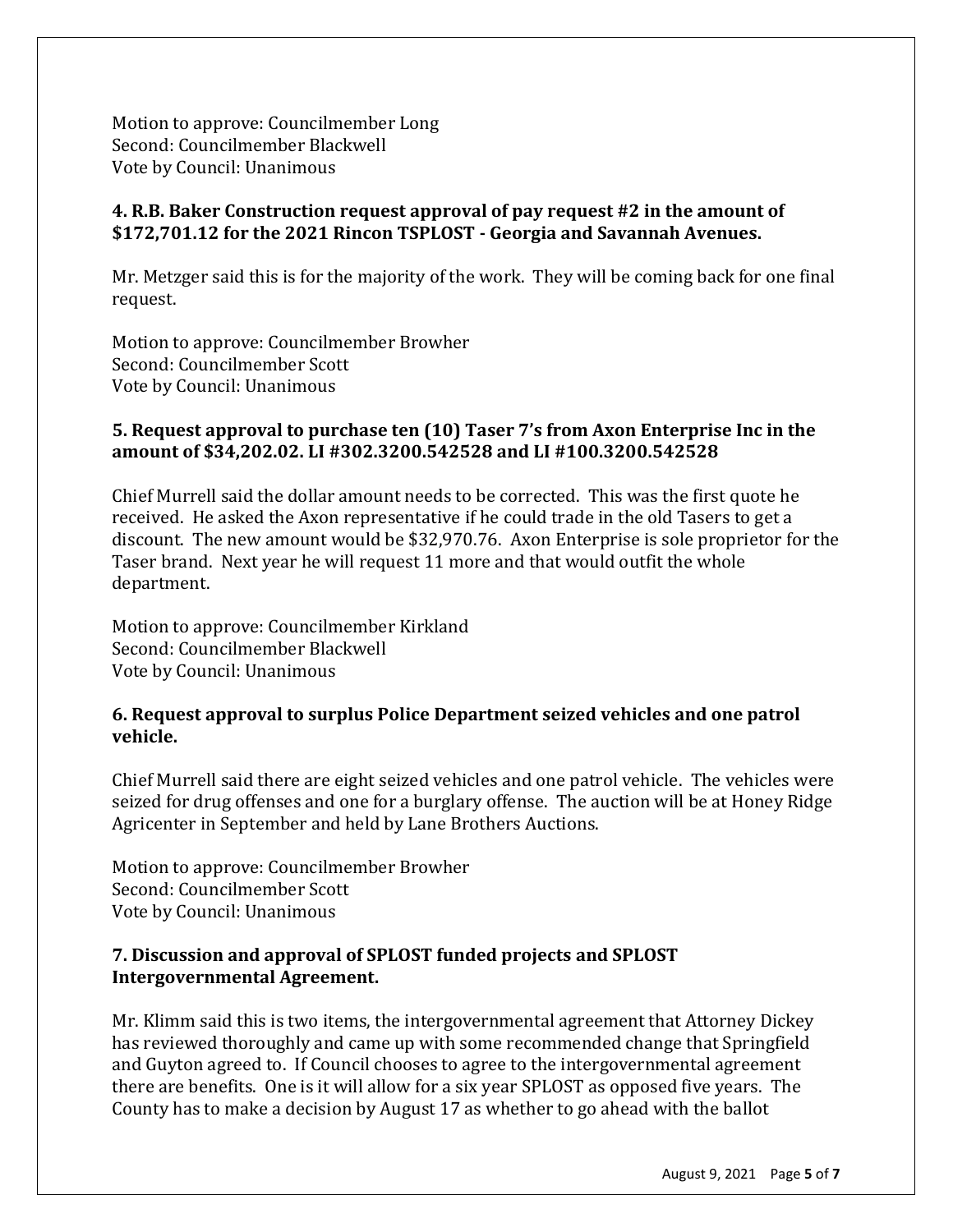question so they need an answer from us. And also we have to provide an exhibit of expenditures. The major issue is a continuation of the discussion on how we would spend the money. Councilmember Kirkland said he thinks some of the money needs to go towards sidewalks. There was discussion on using monies for sidewalks, the Fire Department and City Hall.

Motion to approve: Councilmember Taylor Second: Councilmember Browher Vote by Council: Unanimous

### **8. Administrative Reports:**

**City Manager** – Mr. Klimm said he sent Council a letter he received from Cristina Lawson, she is resigning; he attended the annual conference for the Georgia Municipal Association; also his evaluation is supposed to be done in September.

**City Engineer** – Mr. Metzger gave an update. Georgia and Savannah Avenues are about completed. Weisenbaker Road and 4th Street have been awarded to Sikes Brothers and they issued a notice to proceed for September 2nd. They will have 90 days to complete that project; Middleground Road was approved tonight so they will get started in September and that one has 120 days completion; it looks like we are on track to finish all of the projects this year; Lockner Drive should be completed in 30 days.

**Chief of Police** – Mayor Lee asked about staff, Chief said they are two people short; Councilmember Kirkland asked about Blueline Solutions, Attorney Dickey said he reviewed the document and it was not favorable. He will get with Chief Murrell about it.

**Building/Zoning Dept.** – Jason Stewart gave Council a hand out for Article 6 the draft of the proposed Zoning Ordinance, architectural standards. Attorney Dickey said this is getting into the meat of it and Council needs to take some time. Mr. Stewart asked Council to look at this so he could get their feedback; Mayor Lee asked Mr. Stewart to have David Mattos look at the Dollar General. They have a lot of carts and cardboard outside of their building. Councilmember Kirkland asked about the property on Fort Howard Road and if they are going to do something with it. Councilmember Browher mentioned the retention pond by Tractor Supply and how it was overgrown. There was more discussion about tractor trailers parking in residential areas.

**Mayor and Council** – Councilmember Browher mentioned the back door at the Hinely Center, it needs to be repaired. Also the road at railroad track headed north on Highway 21 needs to be repaired; Councilmember Long brought up the City's polling place, it is too small we need to look at moving it to Macomber Park; Mayor Lee thanked Monica Woods and Mr. Klimm for the midyear review; Mayor Lee asked about Hotel Motel tax that was not used last year. He also commended Mr. Klimm for achieving 72 hours of training with Georgia Municipal Association.